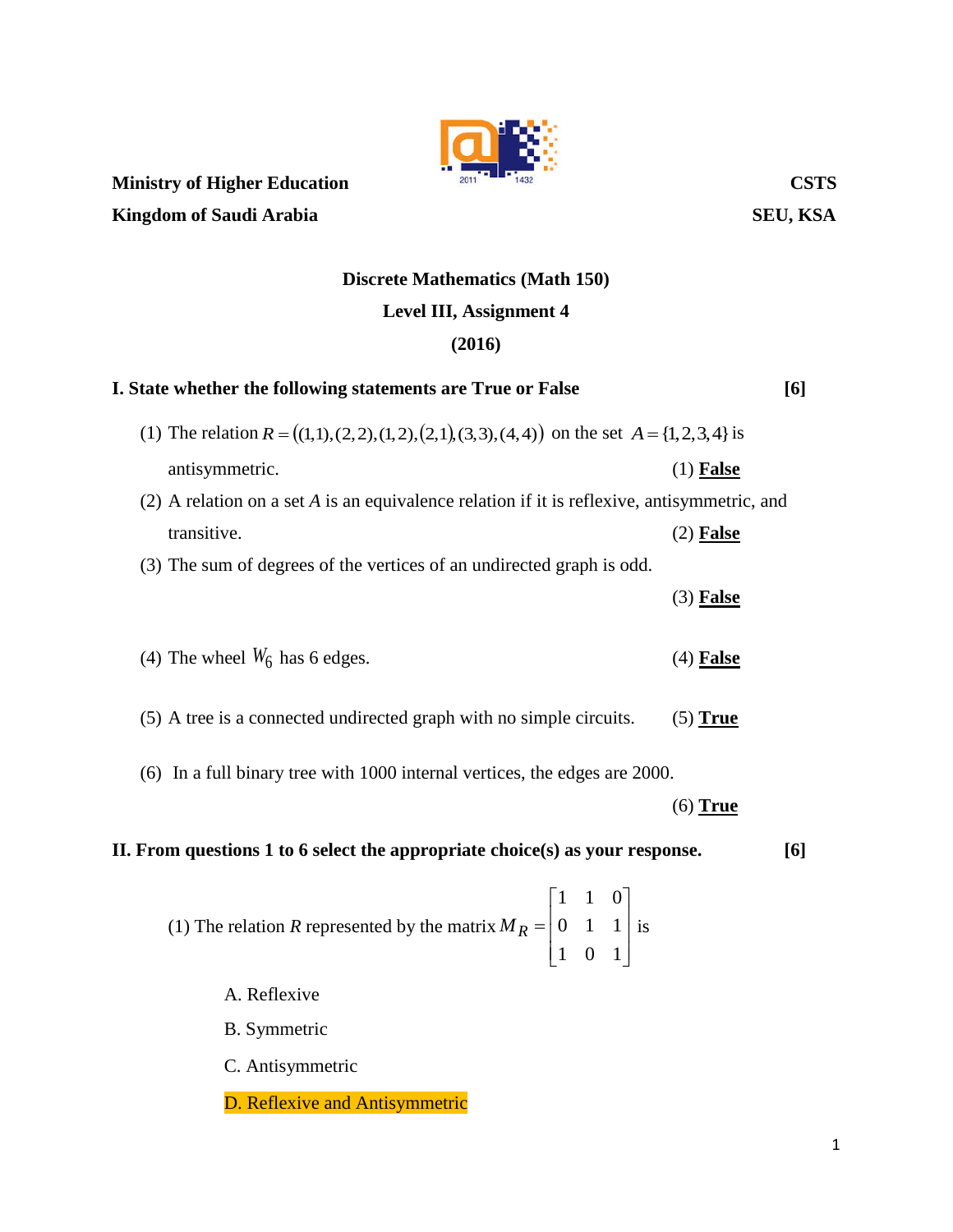(2) The number of relations on the set  $A = \{1,2,3\}$ 

A. 8 B. 256 C. 512 D. 3

(3) For which value of *n*, the cycle  $C_n$  is bipartite?

A. 6 B. 7 C. 8 D. 9

(4) Let  $G = (V, E)$  be a graph with 12 directed edges, then the sum of in-degrees of all vertices in G are

A. 6 B. 12 C. 24 D. 10

(5) A full 3-ary tree with 100 vertices has \_\_\_\_\_\_\_ leaves.

- A. 10 B. 11
- C. 12

D. 67

(6) A vertex of a rooted tree with no children is called

A. internal vertex

B. parent

C. leaf

D. ancestor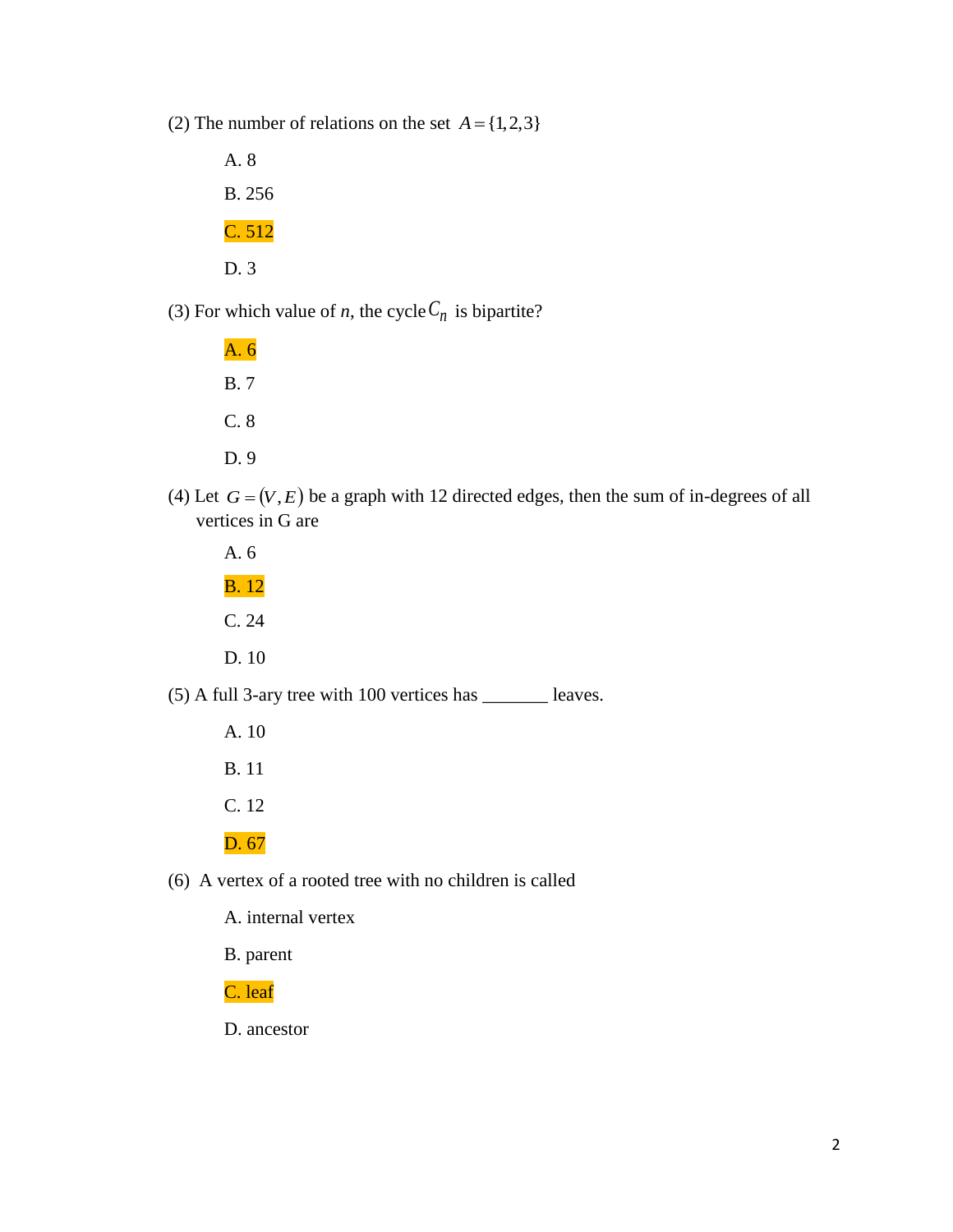## **III. Answer the following. Each question carries 3 Marks. [3X6=18]**

1. If  $R = \{(a,a),(a,b),(a,d),(b,a),(b,b),(b,c),(c,b),(c,c),(c,d),(d,a),(d,c),(d,d)\}\$ represents a relation on the set  $A = \{a,b,c,d\}$ , then express the relation R by (i) matrix and (ii) directed graph. [3]

**Solution:** The matrix of the relation *R* is  $\overline{\phantom{a}}$  $\overline{\phantom{a}}$  $\overline{\phantom{a}}$  $\overline{\phantom{a}}$ J  $\overline{\phantom{a}}$  $\mathbf{r}$  $\overline{\phantom{a}}$  $\overline{a}$  $\overline{\phantom{a}}$ L  $\overline{a}$  $=$ 1 0 1 1 0 1 1 1 1 1 1 0 1 1 0 1 *M<sup>R</sup>*



2. Show that the relation  $R = \{(a,b) | a-b \text{ is an integer}\}$  is an equivalence relation on the set of real numbers. [3]

**Solution:** As  $a - a = 0$  is an integer implies that  $(a, a) \in R$ .

Therefore *R* is reflexive.

Let  $(a,b) \in R$ , then  $a - b$  is an integer and  $b - a$  is also an integer.

Implying that if  $(a,b) \in R$  *then*  $(b,a) \in R$ .

Therefore *R* is symmetric.

Let  $(a,b) \in R$  and  $(b,c) \in R$ , then  $a-b$  and  $b-c$  be are integers.

Now  $(a - b) + (b - c) = a - c$  is also an integer.

Implying that if  $(a,b) \in R$  *and*  $(b,c) \in R \implies (a,c) \in R$ .

Therefore *R* is transitive.

As *R* is reflexive, symmetric and transitive, the relation *R* is an equivalence relation.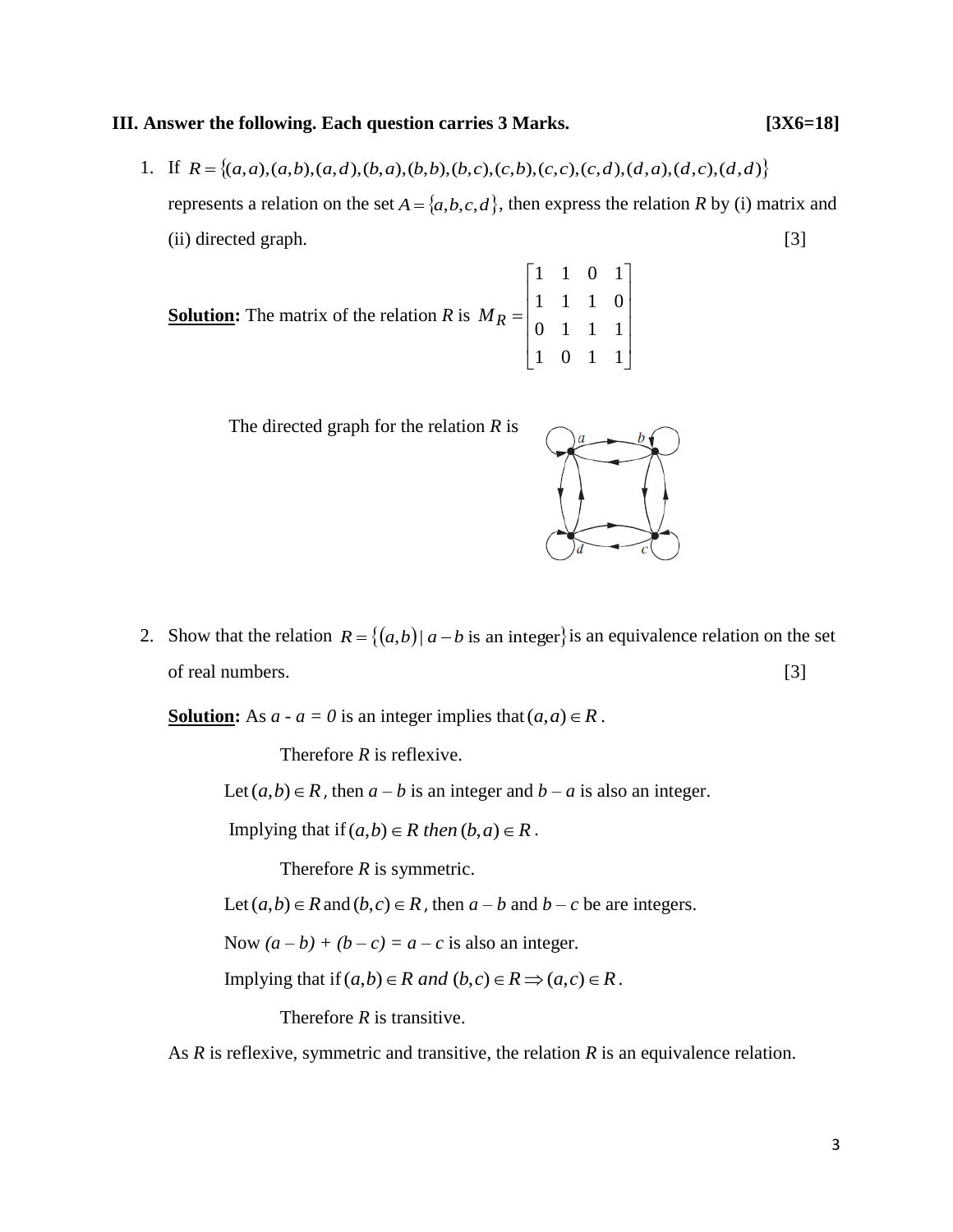3. Represent the following graph with an adjacency matrix and find the in-degrees and outdegrees of all the vertices. [3]



## **Solution:**

| The adjacency matrix for the given graph is $\begin{bmatrix} 1 & 1 & 1 & 1 \\ 0 & 0 & 0 & 1 \\ 1 & 1 & 0 & 0 \\ 0 & 1 & 1 & 1 \end{bmatrix}$ |  |  |
|----------------------------------------------------------------------------------------------------------------------------------------------|--|--|
|                                                                                                                                              |  |  |
|                                                                                                                                              |  |  |

$$
deg-(a) = 2, deg+(a) = 4, deg-(b) = 3, deg+(b) = 1,\ndeg-(c) = 2, deg+(c) = 2, deg-(d) = 3, deg+(d) = 3
$$

4. Draw the graph represented by the adjacency matrix  $\overline{\phantom{a}}$  $\overline{\phantom{a}}$  $\overline{\phantom{a}}$  $\overline{\phantom{a}}$  $\overline{\phantom{a}}$  $\begin{vmatrix} 2 & 0 & 0 & 0 & 0 \end{vmatrix}$  $\begin{bmatrix} 1 & 0 & 1 & 0 & 1 \end{bmatrix}$  $\begin{bmatrix} 0 & 0 & 0 & 0 & 1 \end{bmatrix}$  $\mathsf{L}$  $\overline{a}$  $\overline{a}$  $\overline{\phantom{a}}$  $\begin{bmatrix} 1 & 0 & 1 & 0 & 1 \end{bmatrix}$ 0 0 3 1 1  $0 \t2 \t0 \t0 \t0 \t[3]$ 

**Solution:** The graph for the given adjacency matrix is:

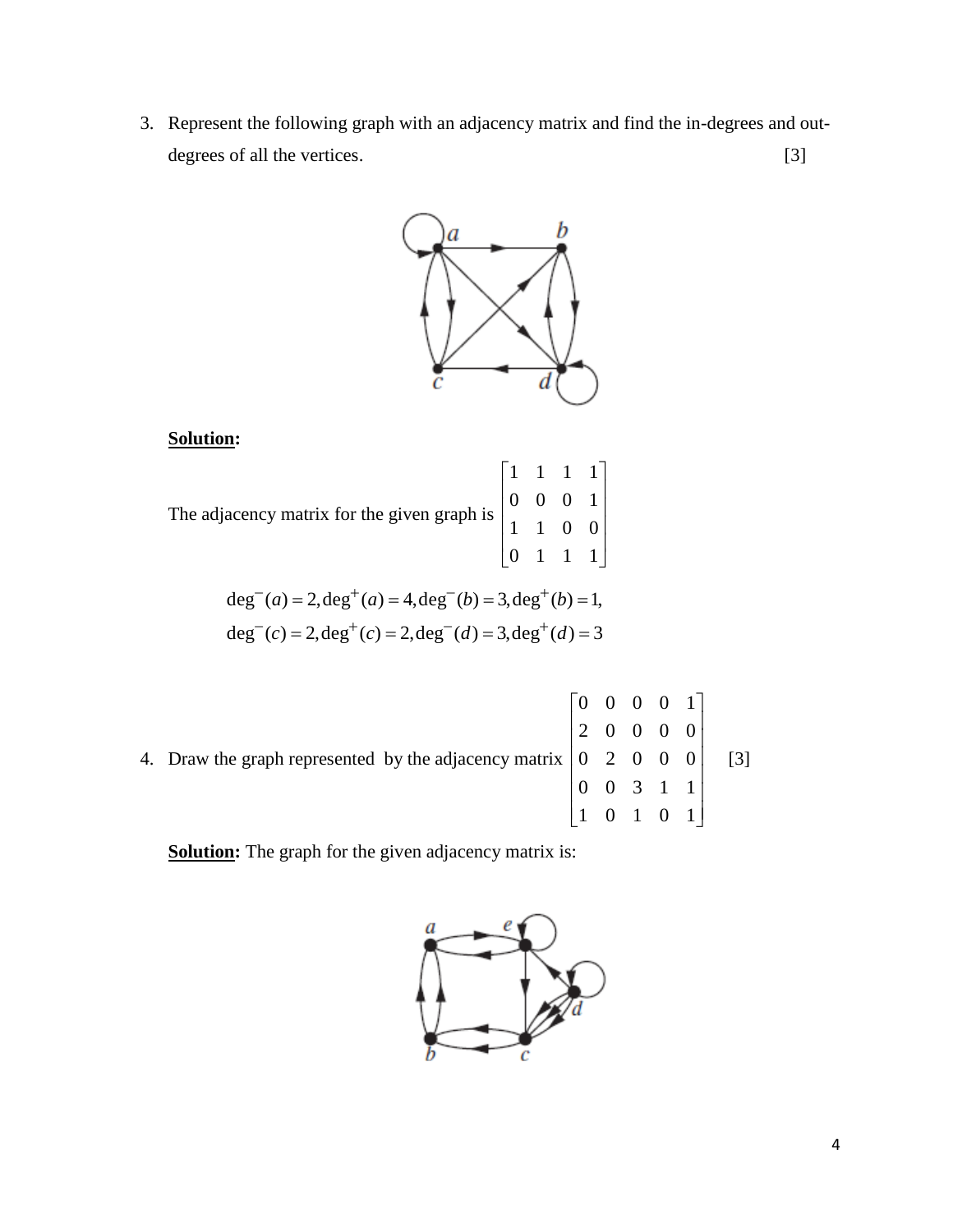5. Answer the questions about the rooted tree illustrated. [3]



|                  | a) Which vertex is the root?    |                  |  | d) Which vertices are siblings of $o$ ?                                                   |  |  |
|------------------|---------------------------------|------------------|--|-------------------------------------------------------------------------------------------|--|--|
|                  | b) Which vertices are internal? |                  |  | e) Which vertices are ancestors of $m$ ?                                                  |  |  |
|                  | c) Which vertices are leaves?   |                  |  | f) Which vertices are descendants of $b$ ?                                                |  |  |
| <b>Solution:</b> | $\mathbf{a}$ ) $a$              |                  |  | <b>b</b> ) a, b, c, d, f, h, j, q, and t <b>c</b> ) e, g, i, k, l, m, n, o, p, r, s and u |  |  |
|                  | $d$ ) $p$                       | $e$ ) f, b and a |  | $\bf{g}$ ) e, f, l, m and n.                                                              |  |  |

6. Answer the questions about the rooted tree illustrated. [3]